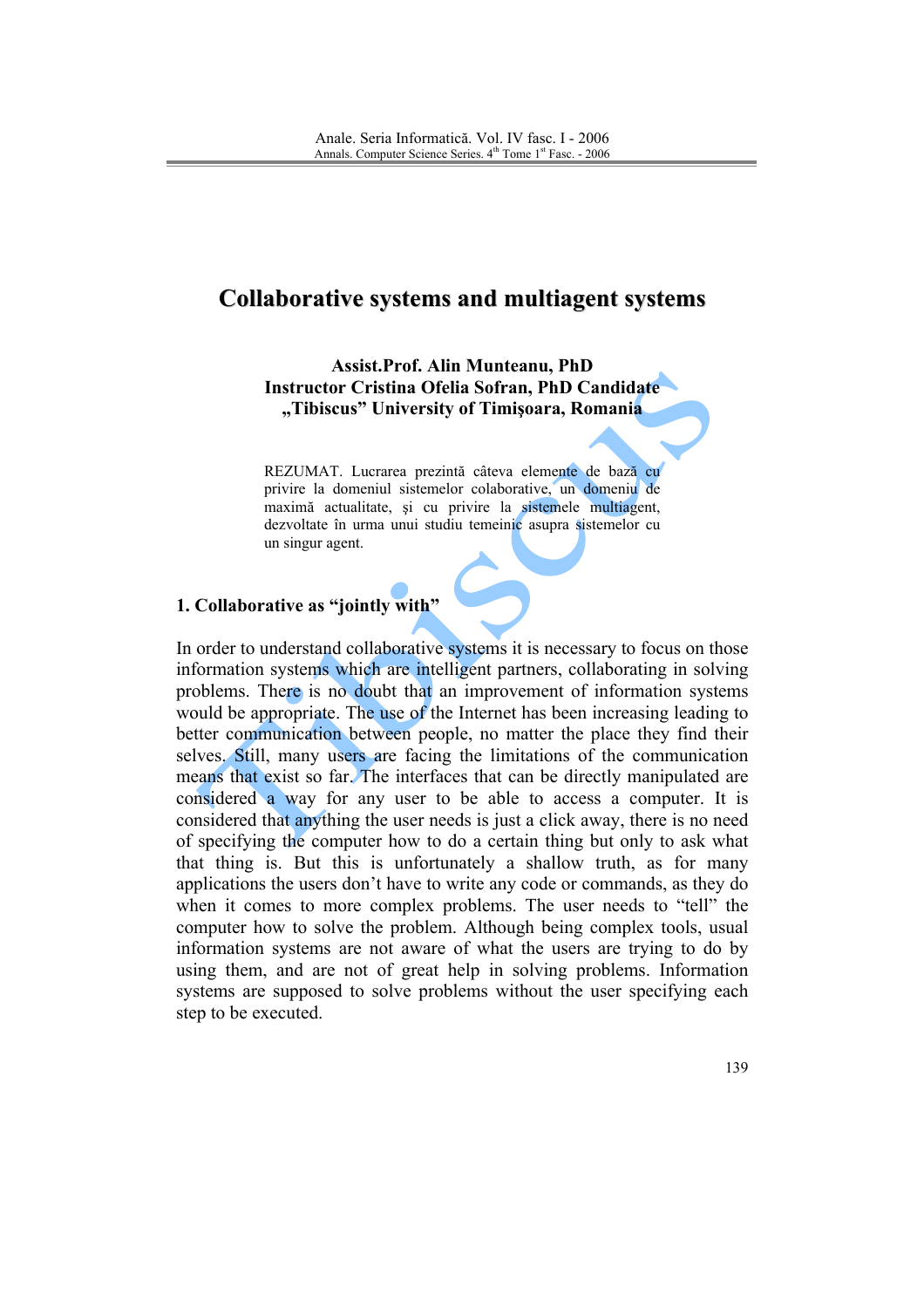To realize collaboration between the systems and their users, in order to obtain the needed information to be able to solve the problems of the users, it is imposed to use some artificial intelligence based technologies, referring not only to individual intelligent systems but to many intelligent systems that are working together, collaborating. This collaborative behavior is an important part of the intelligent behavior, and the collaborative behavior can only be understood after understanding the individual behavior. It is important to know how much of a behavior is collaborative and not coordinated or interactive. The distinction between collaborative and interactive is that interactive only refers to the action upon another thing or person, while collaborative refers to working jointly with the others

In order to be able to build collaborative systems it is necessary to identify the capabilities that are to be added to the individual agents so that they become able to work with other agents. The modeling of collaborative has become a priority as during the last decade some important progress within the artificial intelligence field has been achieved.

## 2. Multiagent Systems within an intelligent environment

Multiagent Learning is at the intersection of multiagent systems and Machine Learning, two subdomains of artificial intelligence. Weiss has defined Multiagent Learning as "learning that is done by several agents and which is only possible due to the presence of several agents".

Traditional Machine Learning technologies usually imply a single agent that is trying to maximize some utility functions without having any knowledge about other agents within its environment. The multiagent systems refer to domains with many agents and there are considered some mechanisms for the interaction of independent agents' behavior.

The multiagent systems domain refers to the domains where several agents are involved and mechanisms for the independent agents' behaviours interaction have to be considered. The multiagent systems include any situation where an agent is learning to interact with other agents, even if the other agents have a static behavior. The main explanation for considering multiagent learning the situations when a single agent is actually learning is that its very learned behavior is being often used as a basis for a more complex and interactive behavior. Although a single agent is being involved in the learning process, its behavior is only obvious when other agents are present, and determines these other agents to participate to the collaborative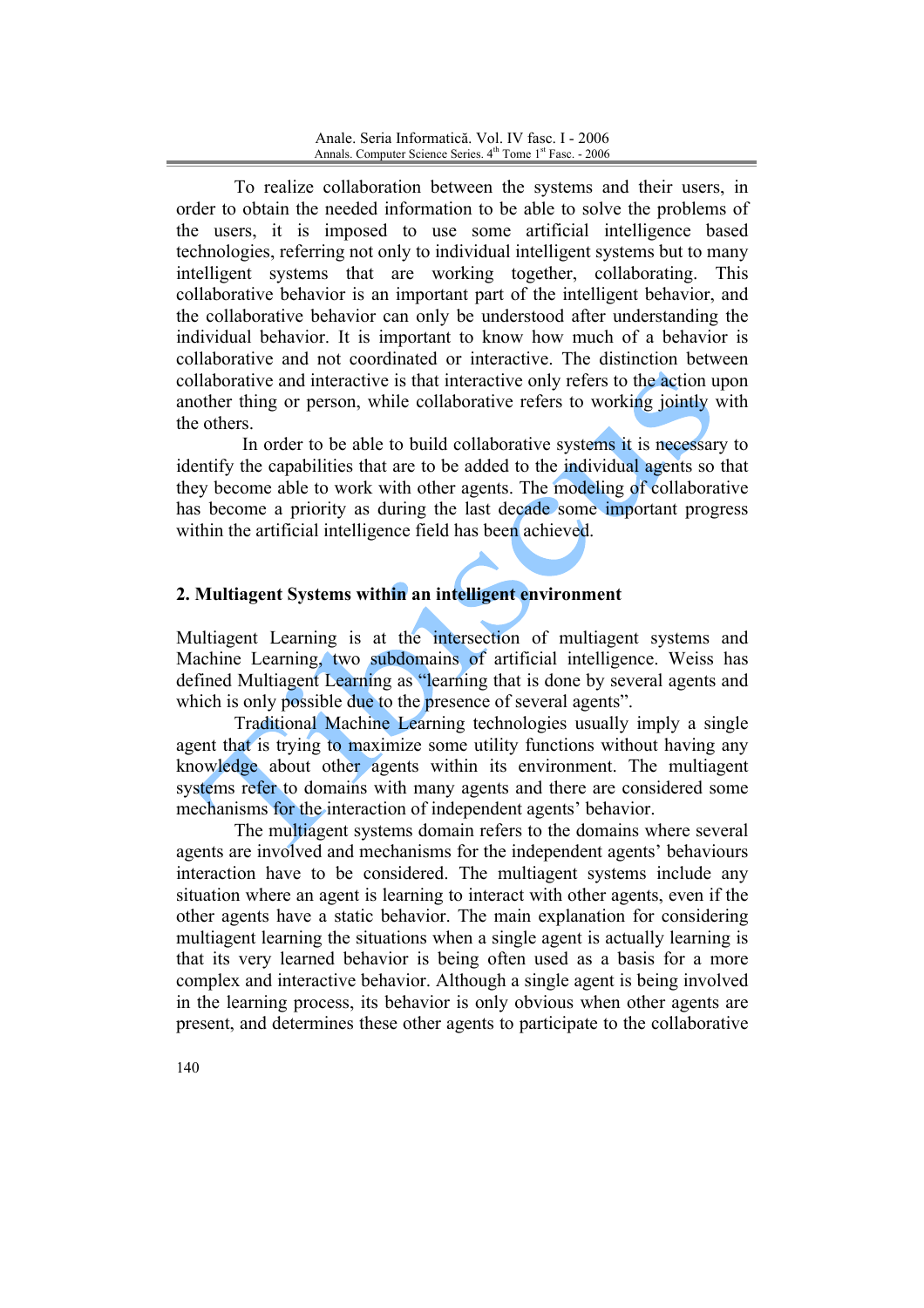and adversial learning situations. In the case when multiagent learning is happening by layering behaviors, all learning levels which imply interaction with other agents are actually contributing to and included in multiagent learning.

So far, most of the learning algorithms have been developed for a single agent. The learning of a single agent is focused on the way a single agent improves its own characteristics. Multiagent learning is out of question as long as the single agent learning does not affect or is not affected by a neighbor agent. Although an agent is not very aware of the other agents' existence, it will consider them as part of its environment and their behavior will be integrated in the learned hypothesis. Coordinating a group behavior seems to be possible by the learning of a single agent.

On the other side, the learning of a single agent will not always lead to best results within the multiagent learning to increase the efficiency. There is a difference of consciousness of other agents, and coordination, the question arising if higher level learning will implicitly lead to higher performances.

Distributed Artificial Intelligence (DAI) is a subdomain of artificial intelligence (AI), concerning systems that consist in several independent entities which interact in a certain domain. At the beginning, DAI was divided into two subdisciplines: distributed problem solving (DPS), focused on the management of information within systems that contain several subsystems working together for a certain goal and multiagent systems (MAS), referring to managing the behavior of a collection of independent entities or agents.

Multiagent systems (MAS) represent a subdomain of artificial intelligence which offer the principles for building complex systems that imply several agents and mechanisms for coordinating independent agents' behavior. As there is no generally accepted definition for the agent, it is considered that an agent is an entity, a sort of robot, with goals, actions and knowledge in a certain domain, located within a certain environment.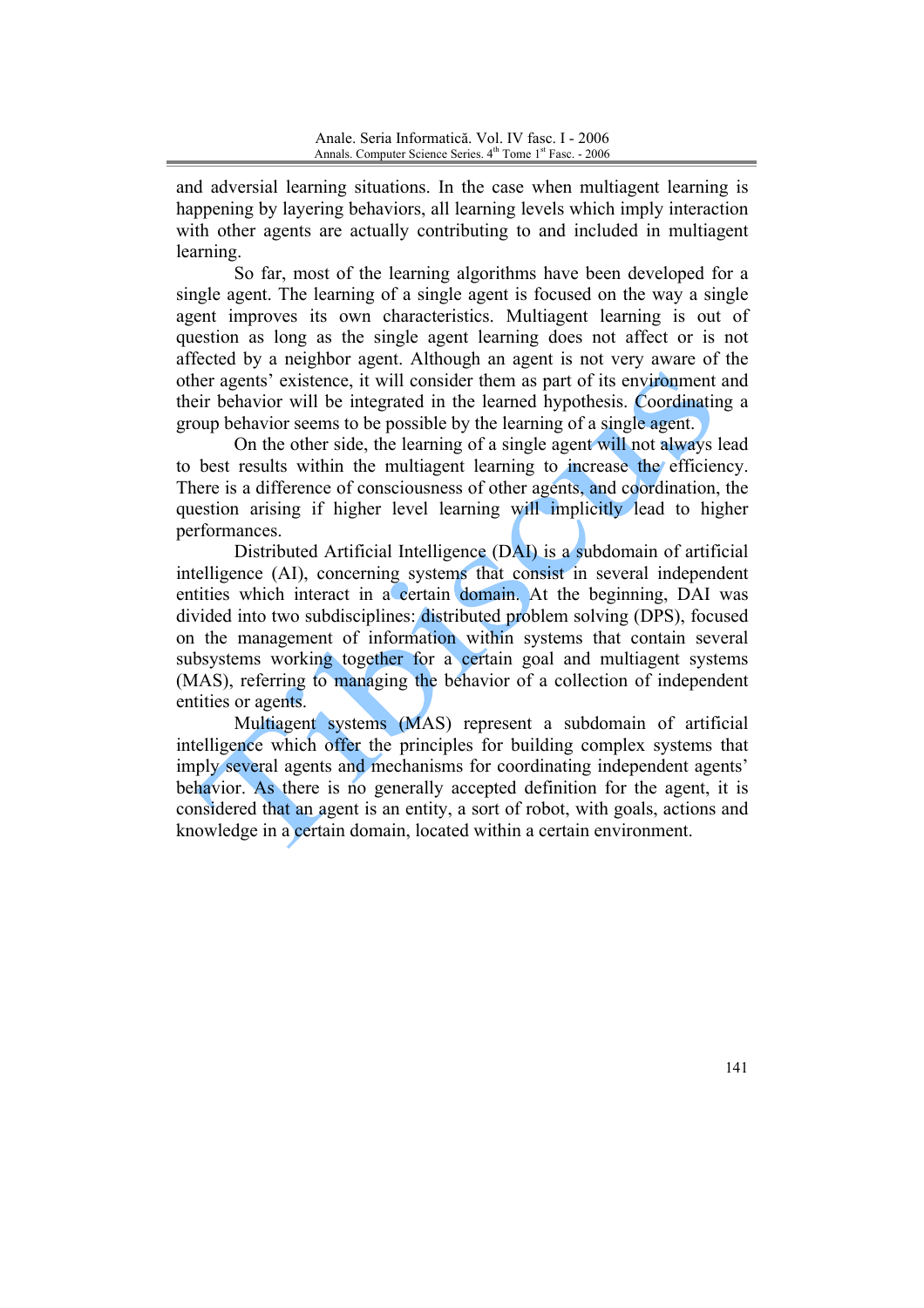

Due to multiagent systems' complexity, there have to be found solutions for using Machine Learning technologies to manage this complexity. Before studying multiagent the alternative should be taken into consideration, the alternative being centralized systems with a single agent. The centralized systems have a single agent that is making all the decisions, while others are only helping. Single agents systems must be accepted as centralized systems from a domain that also allows the multiagent approach. A single agent system can have several input data and several actors. But if each entity is transmitting perceptions towards a single core process and receives actions from it, then there is only one agent represented by the core process. Within a single agent process, it is modeling itself, modeling the environment and its interactions with it.